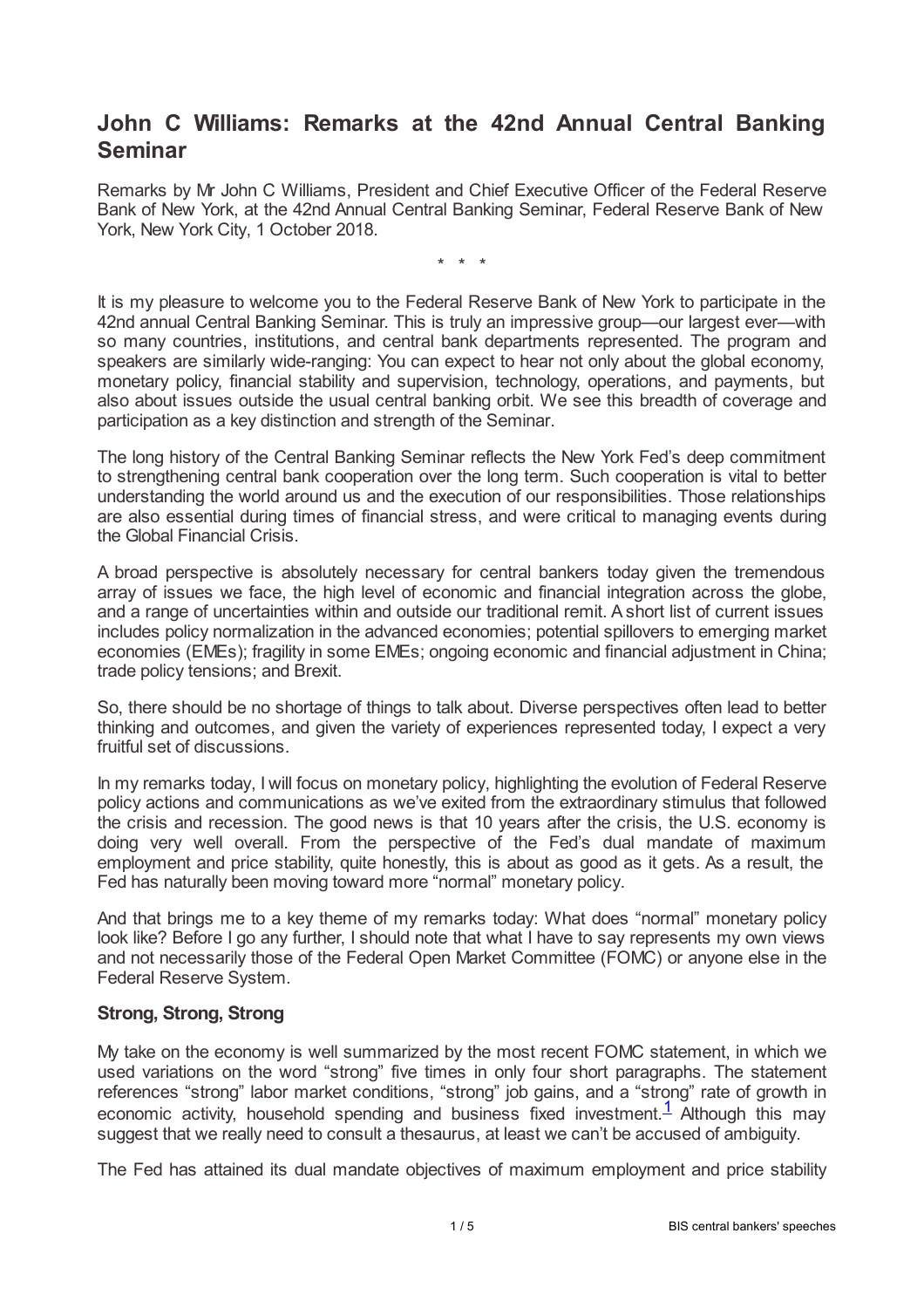about as well as it ever has, with most indicators pointing to a very strong labor market indeed including an unemployment rate below 4 percent—and an inflation rate very near our longer-run goal of 2 percent.

With fiscal stimulus and favorable financial conditions providing tailwinds to the economy, the outlook is for more of the same. Let me put some hard numbers to that: I expect real GDP to increase by 3 percent this year and by 2.5 percent in 2019. This above-trend pace of growth should lead to continued solid job gains and further declines in unemployment. I expect the unemployment rate to fall slightly below 3.5 percent next year, the lowest level in nearly 50 years.

In keeping with the strong economy, I expect price inflation to edge up a bit above 2 percent, but don't see any signs of greater inflationary pressures on the horizon. And, I continue to expect that further gradual increases in interest rates will best foster a sustained economic expansion and achievement of our dual mandate goals.

I should hasten to add that not everyone has shared equally in this otherwise strong economy. The unevenness of the recovery is evident in my travels around the Second District, where, for example, the economic recovery in upstate New York continues to lag the nation as a whole. So, while the national economy is in good shape, longer-run economic challenges have meant that not all Americans have benefited from the improvement in the economy. Beyond supporting a strong overall economy, monetary policy has limited reach into these issues, which are best addressed through other means, such as investments in education, workforce development, and economic development.

## **Three Stages of Monetary Policy Normalization**

In thinking about the outlook for monetary policy, it's useful to remember how we got to where we are today. The financial crisis and the Great Recession led the FOMC to lower the federal funds rate target to near zero and to keep it there for seven years. This lengthy spell at zero reflected the long shadow of the crisis—evident in the subsequent subdued growth rate and inflation rate —and the need for the economy to convalesce after enormous trauma. With the unemployment rate still very high and inflation low, the Federal Reserve embarked on a long journey through *terra incognita* of unconventional monetary policy actions, including large-scale asset purchases and forward guidance on the future path of interest rates. We weren't alone: Indeed, some central banks across the globe went even further down the road of unconventional policies.

In part due to the Fed's actions, the U.S. economy gradually recovered, and as a result the FOMC has been slowly but surely moving monetary policy "back to normal." This process can be thought of in three stages.

## *Stage 1: Lift-off*

<span id="page-1-0"></span>The first stage in policy normalization focused on the lift-off of the federal funds rate target from near zero, which occurred in December 2015. But, well before that happened, the FOMC went to great effort to communicate its thinking to the public to better prepare it for the upcoming change in policy.<sup>[2](#page-3-1)</sup> Importantly, we also made extensive preparations to ensure that we were ready and *able* to raise rates as needed, in the context of a very large Fed balance sheet and bank reserves. And, consistent with the Fed's aim to be as transparent as possible, we published our plans on how we would use interest rates paid on bank reserves and overnight reverse repurchase agreements to keep the federal funds rate within the FOMC's target range.<sup>[3](#page-3-2)</sup>

<span id="page-1-1"></span>At the time—in light of the shallow recovery and low inflation—the FOMC was very focused on balancing the risk of a premature removal of accommodation against concerns that excesses could eventually develop in the economy. In the end, lift-off went without a hitch. The approach developed back then has served us extremely well in controlling the federal funds rate, and has proven to be flexible as market conditions have evolved. I will come back to this point later.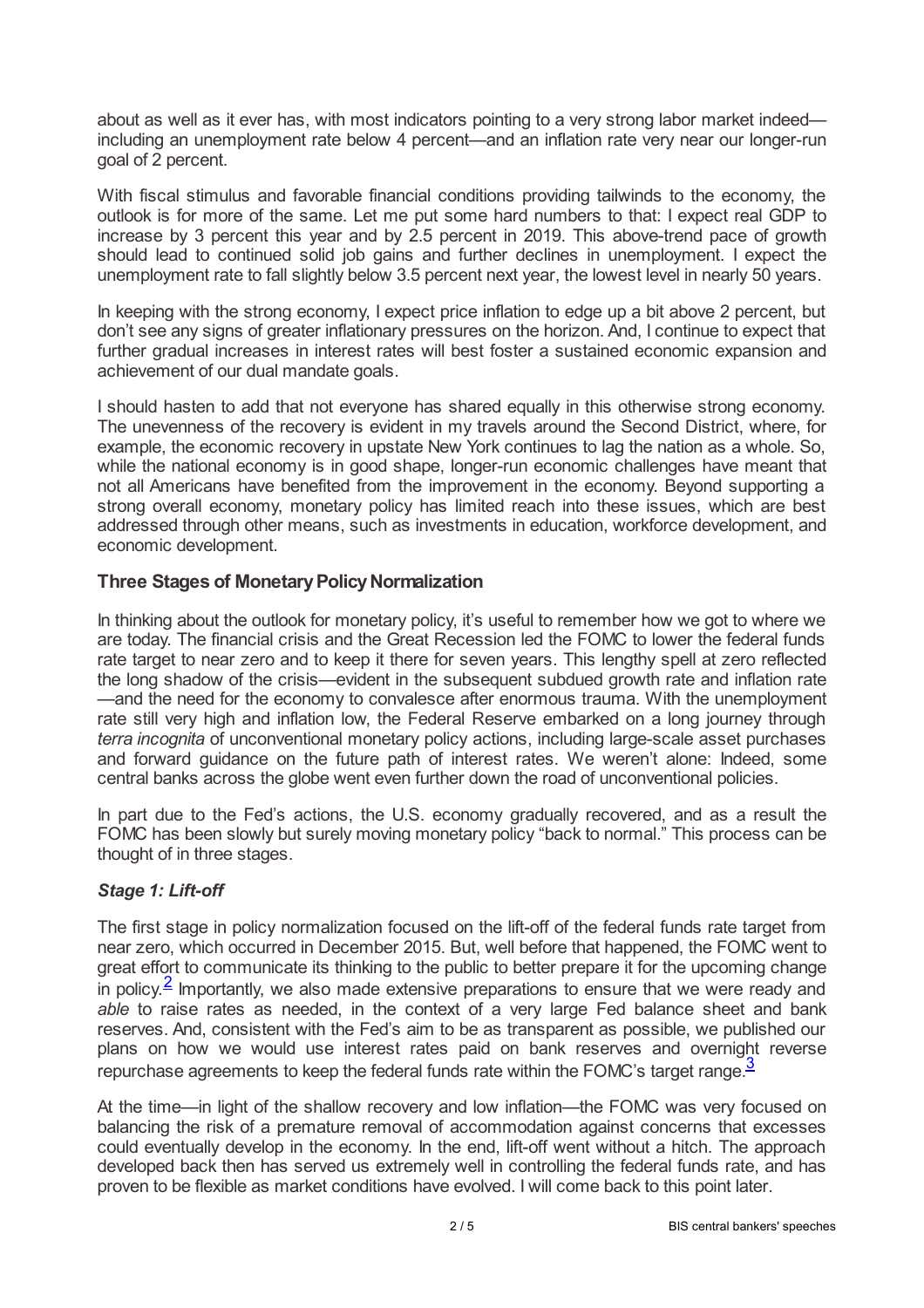#### *Stage 2: Normalization*

The second stage of normalization followed lift-off and has involved two processes: 1) raising the federal funds target closer to more normal levels, reflecting the ongoing improvement in the economy, and 2) gradually reducing the Fed's balance sheet as we work to unwind the asset purchase policies put in place during the crisis.

<span id="page-2-0"></span>Let's start with interest rate normalization. Since lift-off, we've raised interest rates as the economy moved toward maximum employment and our 2 percent longer-run inflation objective. We continued this process with our most recent rate increase this week. $\frac{4}{3}$  $\frac{4}{3}$  $\frac{4}{3}$  Throughout, we've repeatedly stressed that we foresaw this to be a process of gradual normalization, reflecting the balancing of risks to reaching our goals. In particular, downside risks to the achievement of our employment and inflation goals amid very low interest rates were compelling arguments for a cautious and relatively predictable approach to policy. This approach proved its worth: The economy continued to expand at a healthy pace even as the Fed raised rates numerous times.

I'll now turn briefly to the normalization of the balance sheet. We began this process about a year ago. In the now-standard Fed practice of communicate, communicate, and communicate, we published detailed plans well in advance on how we would gradually and predictably reduce the balance sheet. $\frac{5}{2}$  $\frac{5}{2}$  $\frac{5}{2}$  As with lift-off, this process has proceeded smoothly without market disruption or volatility—and that's the way we like it.  $6$ 

#### <span id="page-2-2"></span><span id="page-2-1"></span>*Stage 3: "Normal"*

This brings me to the third stage, that of "normal" monetary policy. As interest rates have moved well away from zero and the balance sheet has started shrinking, a natural question arises: What does normal monetary policy look like? As before, I'll start with interest rate policy and finish with the balance sheet.

<span id="page-2-3"></span>For those who follow the Fed closely, you've noticed that the FOMC has been slimming down its statements of late and using less forward guidance about the future path of policy. In this vein, the FOMC this week removed language from its statement indicating that monetary policy remains accommodative.<sup>[7](#page-3-6)</sup> Let me make clear, these more concise statements do *not* signify a shift in our monetary policy approach. Instead, they represent the natural evolution of the language describing the factors influencing our policy decisions in the context of the strength of the economic outlook and inflation being near our 2 percent longer-run goal. These changes in how we communicate our policy views are a sign that we are nearing the end of the second stage of the normalization process, and are inching closer to conducting normal monetary policy.

Arguably, it's been a long time since monetary policy was "normal," so it's worth describing what normal looks like in some detail. At its most basic level, policy-making will remain the same: The path of interest rates will continue to be guided strategically by our dual mandate objectives and shaped tactically by the data and their implications for the economic outlook. We'll continue to be transparent about our thinking about the economy and monetary policy.

But, changing circumstances call for some changes in how the FOMC communicates its policy views. Now that interest rates are well away from zero and the economy is humming along, the case for strong forward guidance about future policy actions is becoming less compelling. For one, the future direction of policy will no longer be as clear as it was during the past few years. When interest rates were extremely low, it was obvious that the direction for rates was upward, toward more normal levels, and our forward guidance reinforced that point. At some point in the future, it will no longer be clear whether interest rates need to go up or down, and explicit forward guidance about the future path of policy will no longer be appropriate.

In addition, as we have moved far away from near-zero interest rates, it makes sense to shift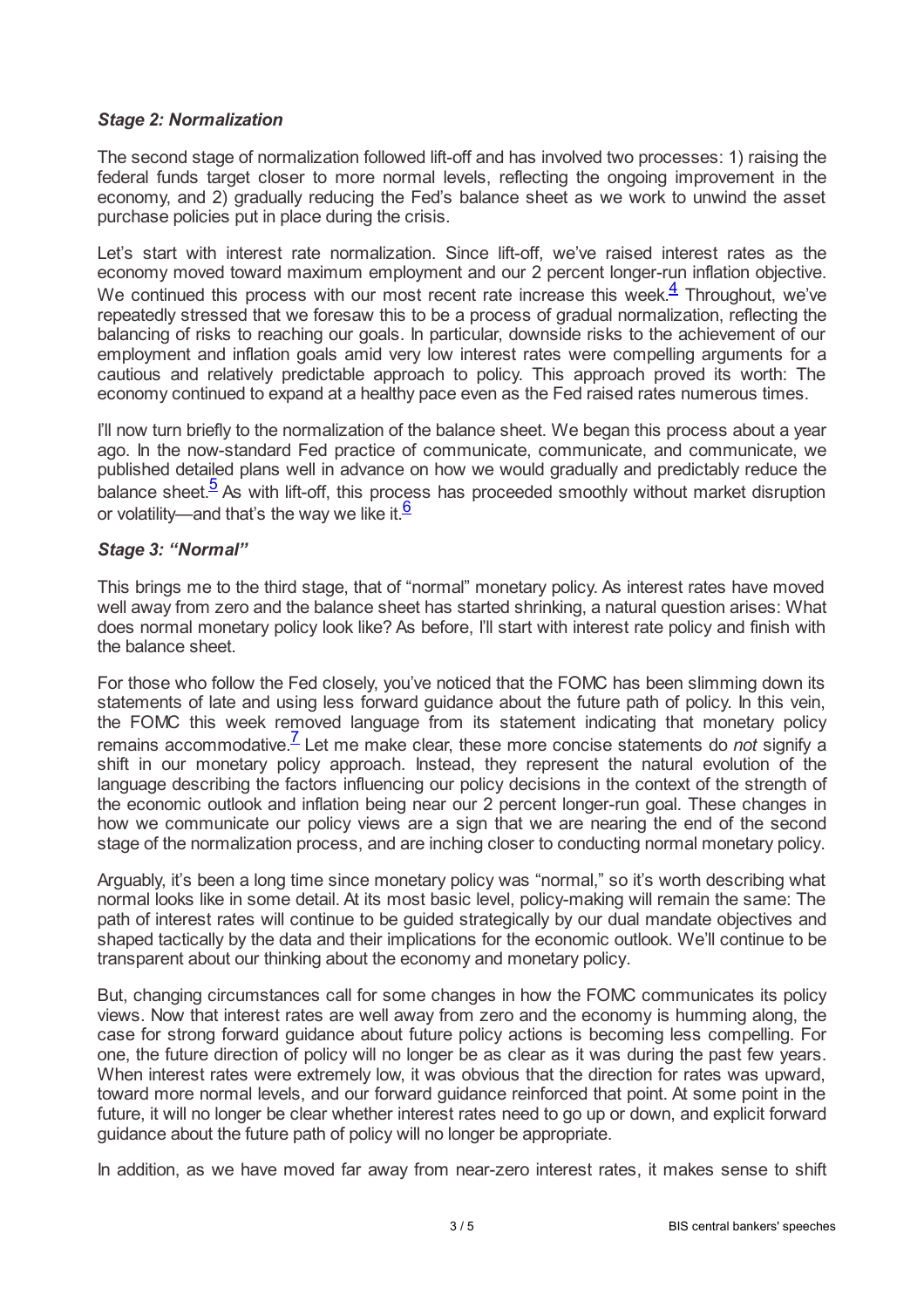away from a focus on normalizing the stance of monetary policy relative to some benchmark "neutral" interest rate, often referred to as "r-star." Now, I have spent a good deal of my career studying r-star and I find it to be a useful concept for describing the economy's longer-run behavior.

Having said that, at times r-star has actually gotten too much attention in commentary about Fed policy. Back when interest rates were well below neutral, r-star appropriately acted as a pole star for navigation. But, as we have gotten closer to the range of estimates of neutral, what appeared to be a bright point of light is really a fuzzy blur, reflecting the inherent uncertainty in measuring rstar. $\frac{8}{3}$  $\frac{8}{3}$  $\frac{8}{3}$  More than that, r-star is just one factor affecting our decisions, alongside economic and labor market indicators, wage and price inflation, global developments, financial conditions, the risks to the outlook… I think you get the point.

<span id="page-3-7"></span>Returning to the balance sheet, the question of what exactly the new normal looks like is still being analyzed and discussed at the Fed. We have indicated that we plan to shrink the balance sheet to the smallest size consistent with the efficient and effective conduct of monetary policy, and that, in the long run, the asset side of the balance sheet will consist primarily of Treasury securities. $9$  That's our strategy, but its execution will depend on the operating framework of monetary policy, among other factors.

<span id="page-3-8"></span>Here, the Fed basically has two choices. We could return to a system similar in spirit to that used before the financial crisis, in which the supply of reserves in the banking system was kept relatively scarce, and the interest rate was set by adjusting reserves on a frequent basis through open market operations. Alternatively, we could continue with the system that we've been using since the crisis, in which bank reserves are abundant and the federal funds rate target is achieved through adjustments to administered rates. As I said, this approach is working very well at controlling interest rates and has proven to be easy to communicate and adaptable.  $\frac{10}{10}$  $\frac{10}{10}$  $\frac{10}{10}$  The Fed will be looking closely at these options in the coming months and will subsequently make a decision on the future operating framework. And, as is our standard practice, we will be sure to communicate our thinking and decisions on this issue as soon and as thoroughly as practicable.

## <span id="page-3-9"></span>**Conclusion**

Monetary policy-making has perhaps never been more challenging than it was following the financial crisis. But, as we move toward more "normal" conduct of monetary policy, we shouldn't rest easy and think we won't confront our own fair share of future challenges. The most important one in front of us today is sustaining the long economic expansion without allowing risks to grow that ultimately undermine economic prosperity. Whatever the future may bring, I will be guided by our dual mandate, a heavy dependence on data, and a steadfast commitment to transparency.

Thank you.

- <span id="page-3-2"></span><sup>[3](#page-1-1)</sup> 3 See FOMC Communications related to Policy Normalization, and Simon Potter, Money Markets and Monetary Policy Normalization, April 15, 2015.
- <span id="page-3-3"></span>[4](#page-2-0) 4 See FOMC Statement and Implementation Note, September 26, 2018.
- <span id="page-3-4"></span>[5](#page-2-1) 5 See FOMC issues addendum to the Policy Normalization Principles and Plans, June 14, 2017.
- <span id="page-3-5"></span>[6](#page-2-2) 6 See Simon Potter, Confidence in the Implementation of U.S. Monetary Policy Normalization, August 4, 2018.
- <span id="page-3-6"></span><sup>[7](#page-2-3)</sup> 7 See FOMC Statement and Implementation Note, September 26, 2018.

<span id="page-3-0"></span><sup>&</sup>lt;sup>[1](#page-0-0)</sup> 1 See FOMC Statement and Implementation Note, September 26, 2018.

<span id="page-3-1"></span><sup>&</sup>lt;sup>[2](#page-1-0)</sup> 2 See Mnutes of the Federal Open Market Committee, March 17–18, 2015.